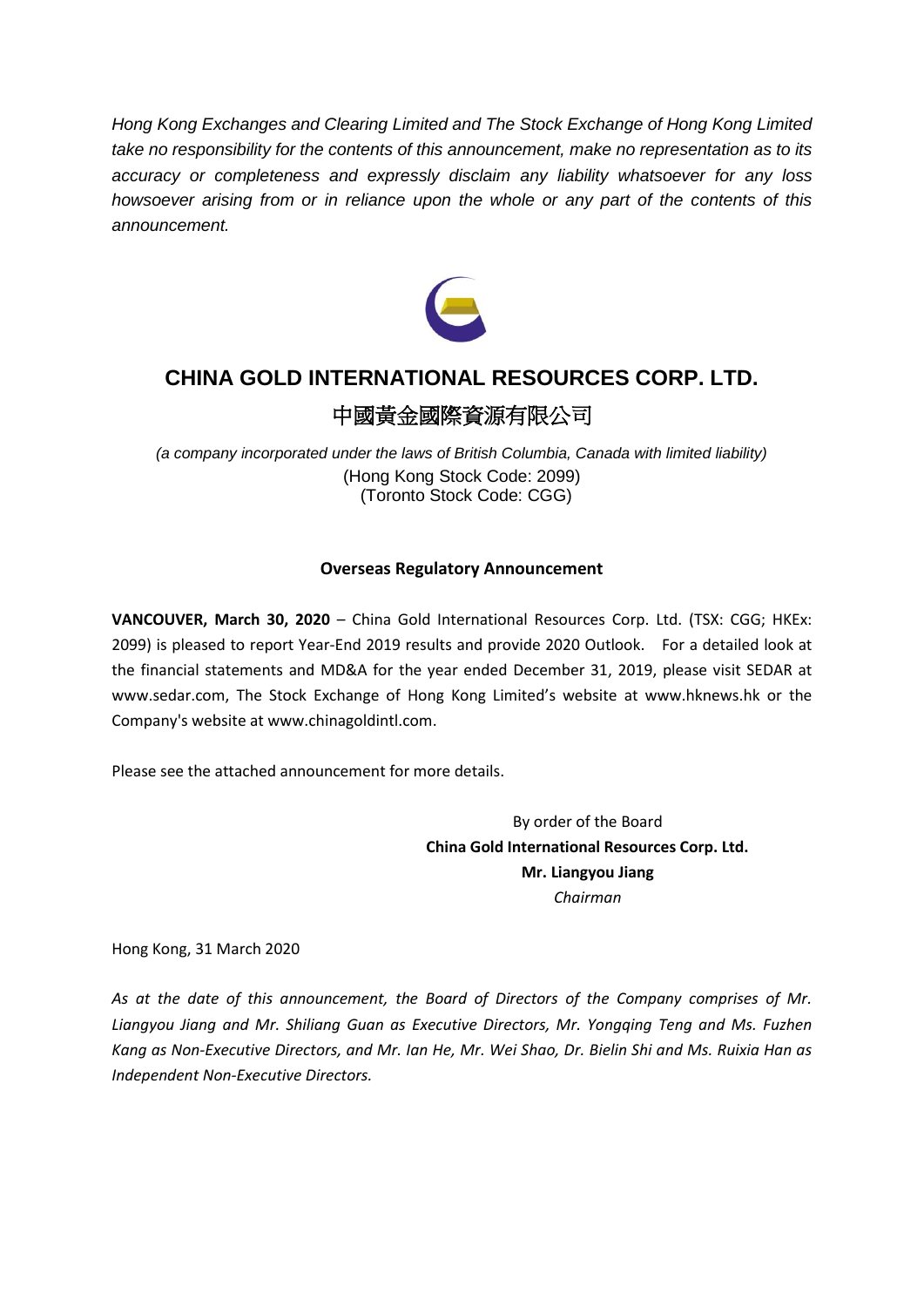

## **China Gold International Reports Year-End 2019 Results and Provides 2020 Outlook**

VANCOUVER, March 30, 2020 - China Gold International Resources Corp. Ltd. (TSX: CGG; HKEx: 2099) (the "**Company**" or "**China Gold International Resources**") is pleased to report 2019 Year-End results and provide 2020 Outlook.

For a detailed look at the financial statements and MD&A for the year ended December 31, 2019, please visit SEDAR at www.sedar.com, The Stock Exchange of Hong Kong Limited's website at www.hknews.hk, the Company's website at www.chinagoldintl.com, call the Company at 604-609-0598 or email to info@chinagoldintl.com.

## **FINANCIAL, PRODUCTION AND OPERATION HIGHLIGHTS**

#### **2019 Fourth quarter highlights**

- Revenue remained consistent at US\$162.3 million compared to US\$163.0 million for the same period in 2018.
- Total gold production decreased by 18% to 52,075 ounces from 63,656 ounces for the same period in 2018.
- Total copper production decreased by 25% to 13,227 tonnes (approximately 29.2 million pounds) from 17,711 tonnes (approximately 39.0 million pounds) for the same period in 2018.

## **2019 Annual highlights**

- Revenue increased by 15% to US\$657.5 million from US\$570.6 million for the same period in 2018.
- Total gold production remained consistent at 215 thousand ounces compared to 215 thousand ounces for the same period in 2018.
- Total copper production increased by 14% to 62,533 tonnes (approximately 137.9 million pounds) from 55,025 tonnes (approximately 121.3 million pounds) for the same period in 2018.
- Net cash generated from operating activities increased by 2% to US \$ 158.3 million from US \$ 154.9 million in the same period last year.

\_\_\_\_\_\_\_\_\_\_\_\_\_\_\_\_\_\_\_\_\_\_\_\_\_\_\_\_\_\_\_\_\_\_\_\_\_\_\_\_\_\_\_\_\_\_\_\_\_\_\_\_\_\_\_\_\_\_\_\_\_\_\_\_\_\_